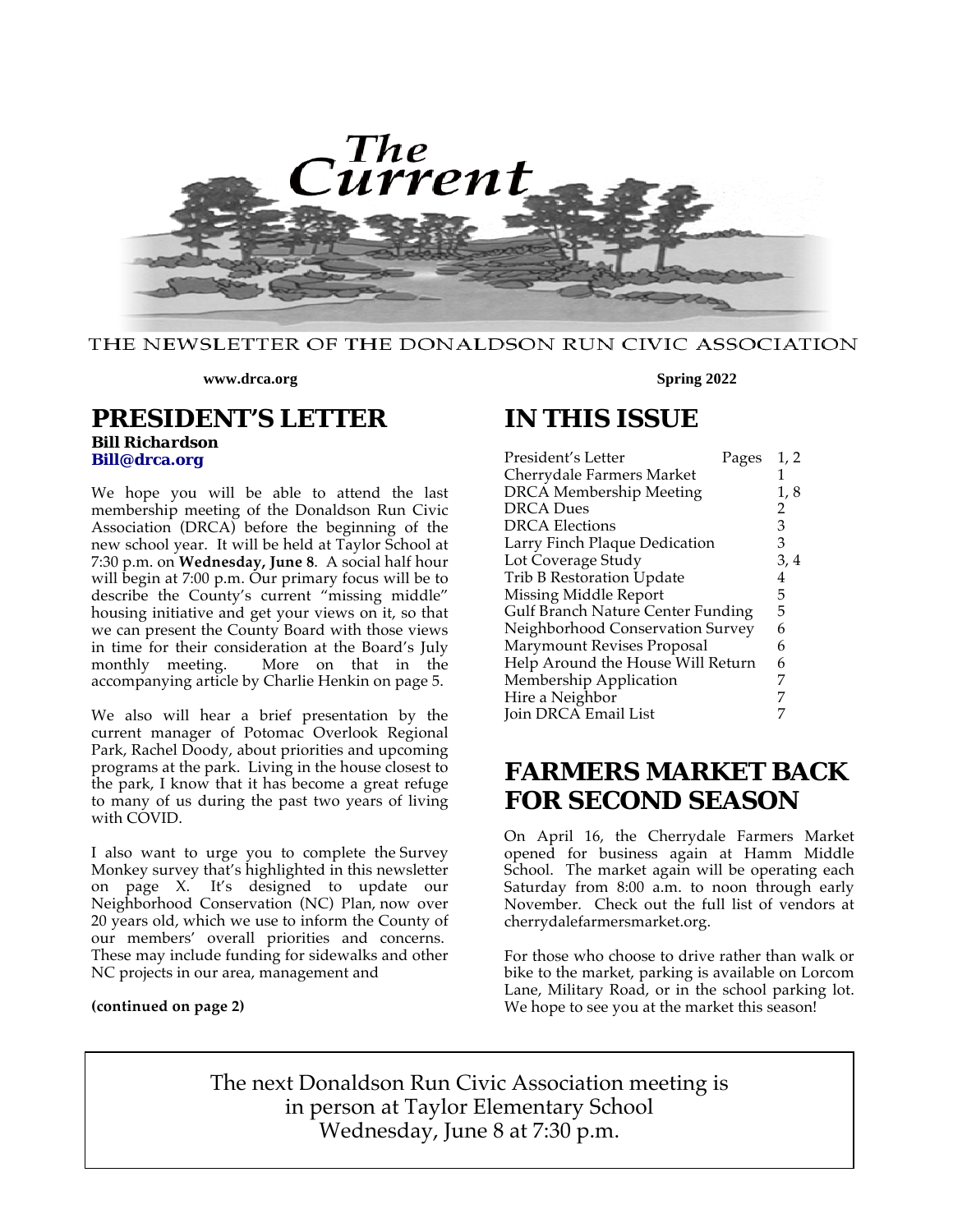# **PRESIDENT'S LETTER**

**(continued from page 1)**

operation of our parks and facilities, speeding and traffic concerns, school issues, deer control, Langston Boulevard development, zoning issues, and whatever else interests you. Many thanks to Amanda Weaver for updating this survey. We will also be sending it out by e-mail, so please be sure we have your e-mail address. See the article below by Kathy Rehill on how to get us your contact information. Please complete the survey as soon as you can so that we will be able to compile the results in preparing our updated NC Plan.

Finally, in connection with our upcoming DRCA board elections, I want to thank two board members for their long and devoted service as they retire from the board. Anne Wilson, my predecessor as president for many years, has continued to serve tirelessly on a whole range of issues, including the 26th Street-Old Dominion Task Force, Marymount University liaison, stream restoration issues, traffic concerns, webmaster, and all around go-to person for contact with relevant County staff. Deirdre Dessingue, our Second Vice President, has been active in DRCA in one capacity or another for decades. She has been our principal liaison with the Langston Boulevard (formerly Lee Highway) Alliance, represented us on Marymount University matters, and been a constant reminder to us of county-wide issues of concern to our members. Please give Anne and Deirdre your thanks as they head off to a well-deserved retirement after looking after the neighborhood's interests for so many years.

### **DRCA NEEDS YOUR ANNUAL DUES!** *Kathy Rehill*

DRCA is a volunteer run organization that uses dues to produce and send our newsletters to all the residents of the Donaldson Run neighborhood. Dues also help to pay for the costs associated with owning a website, email distribution system, and maintaining or replacing the kiosks where we post newsletters and the signs that announce the Donaldson Run neighborhood.

While dues are not mandatory, they enable our civic association to distribute neighborhood information. Being paid up on your annual dues means you are a member in good standing and can vote on civic association business. If your membership has expired (see the address label on

The Current is distributed free of charge to all households in the Donaldson Run Civic Association (DRCA) area. DRCA, like all civic associations in Arlington, is a neighborhood organization, administered by elected volunteers. The DRCA promotes information sharing and discussion on neighborhood, local, and regional issues. DRCA is not affiliated with any political or religious group or with the Donaldson Run Recreation Association that operates the swimming pool on Marcey Road. Meetings are held at 7:30 p.m. at Taylor Elementary School (2600 North Stuart Street). Follow this newsletter for meeting dates. Only duespaying DRCA residents are eligible to vote. DRCA boundaries are: Military Road on the east (including Marcey Road, North 26th Street, North 25th Place, and North Ridgeview Road); 26th/31st Street on the north; Lorcom Lane on the south (including North Randolph Street and 27th Streets south of Lorcom Lane); and Vernon Street on the west.

#### DRCA Board

| President | <b>Bill Richardson</b>      | 525-5270 |
|-----------|-----------------------------|----------|
| 1st VP    | John Seggerman              | 403-2844 |
| 2nd VP    | Deirdre Dessingue           | 525-1351 |
| Secretary | Charlie Henkin              | 294-4002 |
| Treasurer | Kathy Rehill                | 403-1064 |
| Director  | Susan Cunningham 527-7705   |          |
| Director  | John Fisher                 |          |
| Director  | Amanda Weaver 202-365-3292  |          |
| Director  | Anne Wilson                 | 525-0322 |
| Editor    | Mary Heston Cooper 407-8045 |          |
|           |                             |          |

page 8), and you want to renew, please send a check payable to DRCA, along with the form on page 7, to Kathy Rehill, DRCA Treasurer, 2701 N. Wakefield Street, Arlington VA 22207.

We don't have a Zelle or Paypal option yet, but if you would like to help Kathy set up such a system, please reach out to her at kathy@drca.org or let her know if you prefer being able to pay electronically by Paypal, Venmo, or Zelle. If you prefer to receive the newsletter electronically, please indicate your email on the membership form when you mail in your dues.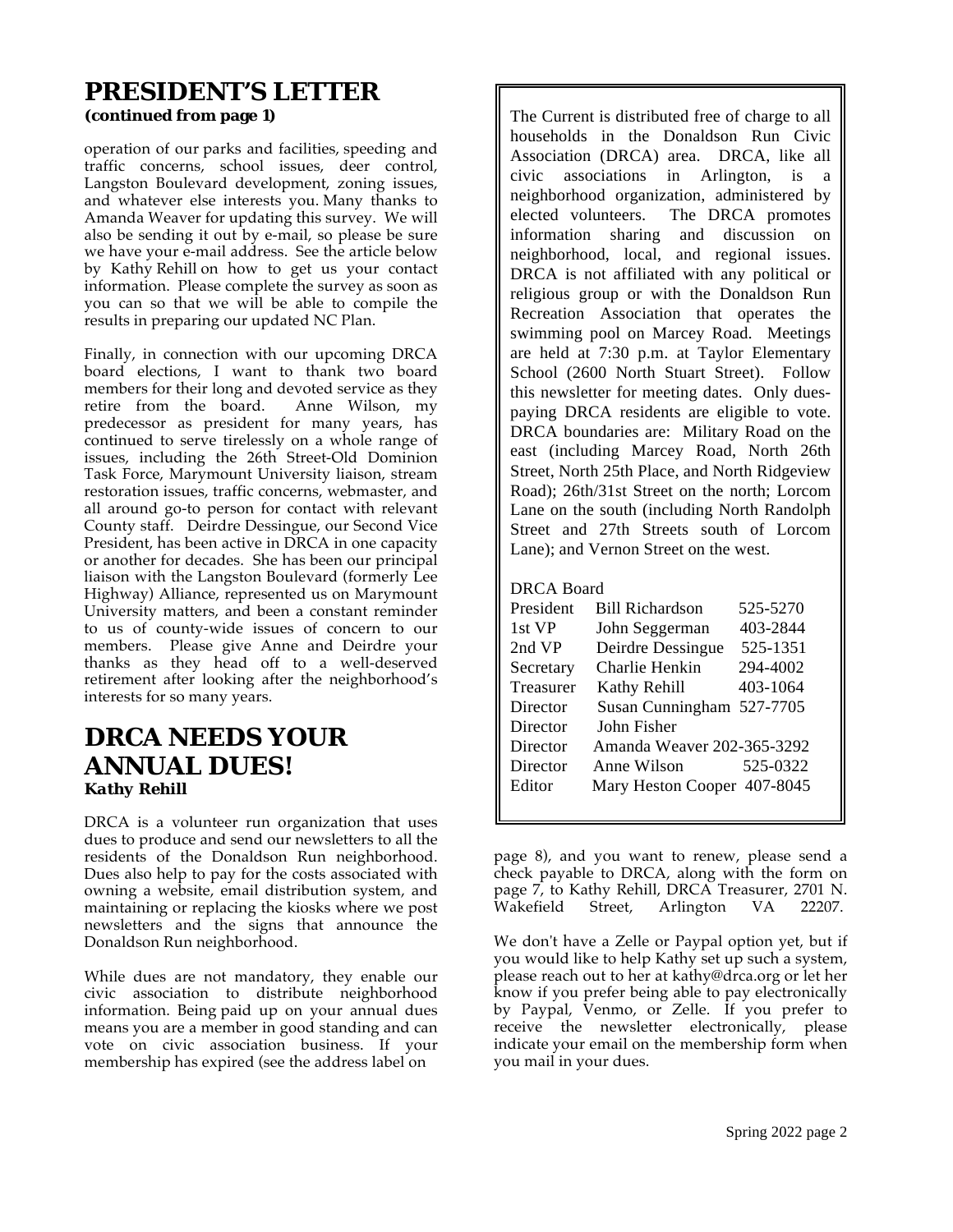### **DRCA ELECTIONS WILL BE HELD AT JUNE 8 MEETING** *Anne Wilson*

Every two years the terms of all nine DRCA officers expire. This year, the election for new officers will be held at the civic association meeting on June 8. Two current members, Second Vice President Deirdre Dessingue and Director Anne Wilson, will be retiring from the Board.

Consistent with Article V of the DRCA Constitution, a nominating committee consisting of Anne, Deirdre, and John Seggerman was established to seek interested neighbors to fill the vacant positions. The committee is proposing the following slate that will be presented to the membership at the meeting in June:

President: Bill Richardson First Vice President: John Seggerman Second Vice President: Amanda Weaver Secretary: Jennifer Mehmood Treasurer: Kathy Rehill Director: Alisa Cowen Director: Susan Cunningham Director: John Fisher Director: Charlie Henkin

Under the DRCA Constitution, members who pay their dues at least 60 days prior to the election will be eligible to vote. To join or renew your membership go to: www.drca.org/about\_us. If you have a question about your membership status, contact Kathy Rehill (kathy@drca.org).

### **LARRY FINCH PLAQUE TO BE UNVEILED ON JUNE 18** *Anne Wilson*

On **Saturday June 18 at 11 a.m.** all are invited to attend the unveiling of a plaque honoring former Donaldson Run neighbor, the late Larry Finch. If you moved into the neighborhood in recent years, you may not be aware of Larry's longtime work to enhance parks and promote the planting of trees throughout Arlington. DRCA joined with the Friends of Arlington Parks (FOAP) to request that a plaque be approved to commemorate Larry's work. It will be installed near the Military Road entrance to Zachary Taylor Park adjacent to the "Larry tree" that was planted in Larry's honor when he moved out of the area. At the unveiling, several speakers, including a member of Larry's family, will make brief comments. Light refreshments will be served.

For those who are interested, following the program there will be a guided walk to the Tributary B stream restoration project, which will have just been completed. Even if you did not know Larry, this will be a good opportunity to meet some neighbors and learn about an individual who used his passion for nature to motivate individuals and local government to preserve and improve Arlington's parks and natural spaces. To sign up for this free event, go to: https://www.eventbrite.com/e/dedication-ofplaque-and-tree-in-memory-of-larry-finch-tickets-323395313087

## **COUNTY BOARD DIRECTS STAFF TO BEGIN STUDY OF LOT COVERAGE ISSUE** *Bill Richardson*

One of the issues that County Board Member Takis Karantonis spoke to us about at our February meeting was DRCA's longtime concern about the "McMansion" issue. Redevelopment in our neighborhood has proceeded at a rapid pace, at a size and scope that poses a substantial threat to the neighborhood's look and feel, often at the sacrifice of mature tree canopy, and with serious stormwater management impacts. Earlier this year, the County Board directed Planning Division staff to include in their annual work plan a study of possible Zoning Ordinance reforms that could address this issue.

This study will include an analysis of the "lot coverage" issue – that is, the limits established in 2005 on the extent of a lot that the ordinance permits to be covered by residential development projects. These current limits permit up to 43 percent coverage in R-8 districts (and 40 percent in R-10 districts), do not account for the impact of all impervious surfaces, and may not appropriately address undersized lots (e.g., a smaller 6,000 square foot lot in an R-8 district, which means a district generally requiring minimum lot size of 8,000 square feet). Height as well as lot coverage has also become an issue in some parts of the DRCA neighborhood. We have asked the County to review the way the Zoning Ordinance calculates compliance with the current 35-foot height limit. By using the average height at all four corners of the house, and including only half the height of a gable roof, the ordinance currently permits the building of very tall homes.

Apart from whether these current Zoning

#### **(continued on page 4)**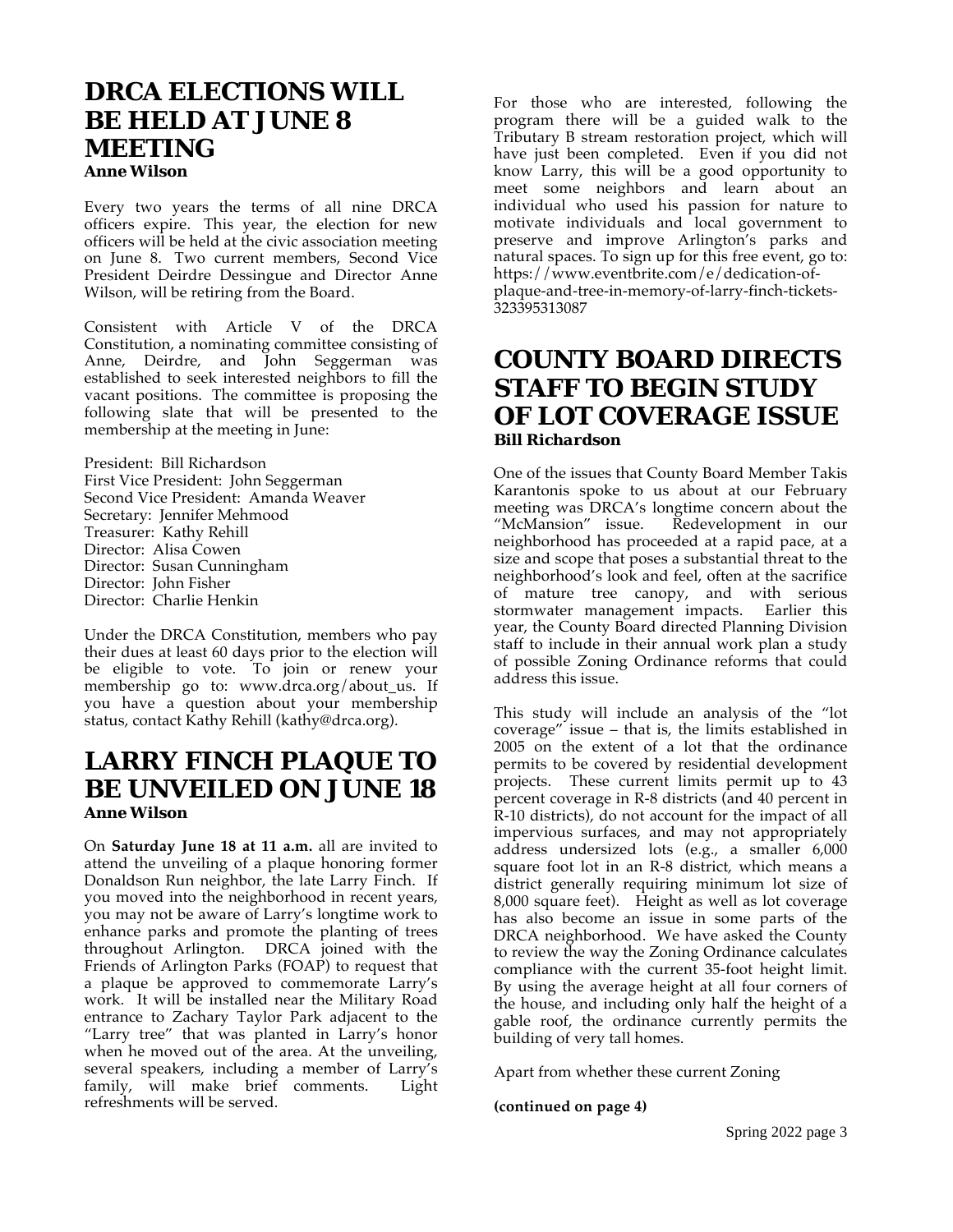# **LOT COVERAGE STUDY**

**(continued from page 3)**

Ordinance provisions need reform, DRCA members have also sometimes expressed serious doubts about whether construction *actually complies* with them. We have asked the County to ensure that adequate resources are available to determine whether building plans comply with the ordinance, and whether as-built structures are consistent with those plans approved by the staff. We believe the County Board supports this resource commitment, and we understand that they will be exploring with staff the more challenging question of how to recruit additional personnel with the experience necessary to take on these jobs.

The County's ongoing study of expanding "missing middle" housing intersects with this question about the need for Zoning Ordinance reform. ("Missing middle" refers to housing stock of greater density, falling between single-family homes and very large apartment or condominium buildings.) Preliminary indications are that the County Board prefers to tackle Zoning Ordinance reform only after it has addressed the need for more affordable missing middle housing stock. However, concerns about the size and scope of residential structures are largely the same, whether they are single-family or multi-family homes. We hope to raise these concerns with the County in the coming months.

### **TRIBUTARY B PROJECT TO BE FINISHED IN JUNE** *Aileen Winquist*

The Tributary B stream project will be complete in June. The work to re-shape the stream channel and the addition of stone step pools will reduce energy within the channel, protect the stream banks from erosion and increase resiliency during flooding events. The work will also protect the critical water main that runs parallel to the stream and serves the Donaldson Run neighborhood.

The final work for the project includes planting and trail restoration. The contractor will be planting 332 native trees, 180 shrubs, 200 live stakes (cuttings that will grow into trees), and more than 4000 herbaceous plants. Trees will include flowering dogwood, black cherry, beech, American holly, red oak, black gum, white oak, sycamore, spicebush, elderberry and many other species. Plants will include woodland sedge, broomsedge, Christmas fern, sensitive fern, several species of goldenrod, soft rush, swamp milkweed,



*A before picture, above, shows the extensive stream erosion threatening the water main, trail, and trees along the stream channel.* 



*The after picture, above, shows the new channel with step pools to manage and direct the energy of the flow.* 

and white wood aster. The planting contract includes a five-year warranty on the plants and invasive plant control.

The contractor will also be re-constructing the trail, adding under trail drainage in key locations, and restoring the staging areas. The access and staging area along N. Upton will have one street tree planted closer to the dead end of the street (where a tree was removed). Any damaged sidewalks will be replaced, and the temporary asphalt sidewalk will be replaced with grass. The asphalt on N. Vermont is scheduled to be repaved under the County's paving contract following the project completion.

More information about this project is available on the project web site:

www.arlingtonva.us/Government/Projects/Proje ct-Types/Environment-Projects/Donaldson-Run-Stream-Restoration-Tributary-B

Please contact Aileen Winquist at awinquist@arlingtonva.us with any questions.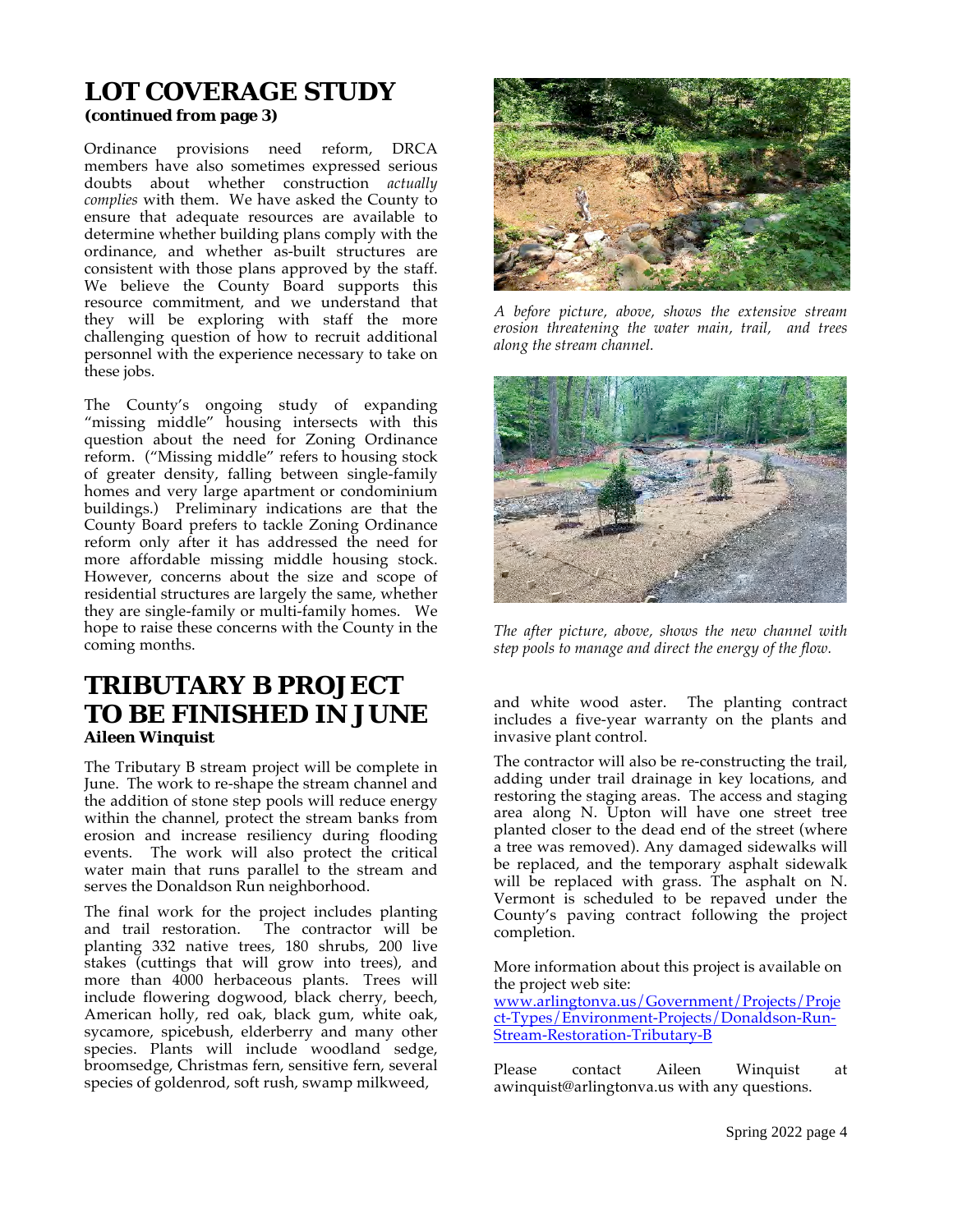# **COUNTY'S MISSING MIDDLE REPORT**

*Charlie Henkin*

On April 28 Arlington released its Phase 2 "Draft Framework" on "Missing Middle Housing" (MM). Missing Middle refers to housing in which more than one residential unit (other than an Accessory Dwelling Unit) exists on a lot, but less than higher rise developments. So it includes duplexes at the low end of the spectrum and garden style apartments and octoplexes at the densest end of the spectrum. The County Board currently plans to consider this Draft Framework at its July meeting.

The MM proposal would expand the availability of these options by allowing them on lots currently zoned only for single-family homes. You can review the Draft Framework at https://bit.ly/MMHS-Phase2. On May 10, DRCA urged the County to review whether to tighten the lot coverage, height, and setback limits applicable to single-family and proposed MM homes before enacting any MM proposal. DRCA also asked for information supporting certain assumptions in the Draft Framework.

In recent years, a number of jurisdictions around the country have relaxed single-family zoning requirements, in hopes of increasing and diversifying housing stock and providing less expensive housing options. These actions are separate from efforts, here and elsewhere, to promote even less expensive "affordable" housing, priced at or modestly above the poverty income level.

The April 28 MM Draft Framework had two principal features:

- The proposed Missing Middle Housing types would include those with up to eight dwellings fitting within the same footprint, placement, and height standards as single-detached housing. The Draft Framework estimates that MM units would be affordable to households with incomes as low as \$108,000 (for 8-Plex) to \$244,000 (for duplex).
- At the same time the Report noted that "Large single-detached houses would still be more financially attractive for most redevelopment." According to the draft, the market for large homes is strong, and MM housing has more risk and complexity. Thus, the draft predicts, "housing and population growth due to

MM housing would be modest and dispersed."

Therefore, the net effect is estimated to entail only about 20 lots and 150 residents per year over a 10 year period. If these projections are accurate, such a modest effect does not appear consequential, pro or con, for the initiative. The projections do not include estimates beyond this 10-year period.

Prior comments suggest some widespread questions about the impacts of this proposal, including:

- How reliable are these estimates of the extent of likely MM deployment, and the likely income at which MM ownership or rental would be affordable?
- What effect would the proposal have on widespread concerns about the effects of housing redevelopment on stormwater management, diminishing tree canopy, and public parks? The law caps required tree canopy to as little as 10 percent of the lot for MM, half that for single-family homes.
- Would MM redevelopments present challenges for school and infrastructure investment, and needed tax revenue, over time? Or would such effects be minimal if MM units are spread across all County neighborhoods?

## **GULF BRANCH NATURE CENTER FUNDING STAYS LIMITED TO THREE DAYS PER WEEK**

According to the Friends of Gulf Branch Nature Center, and despite advocacy by Friends and others, the County budget as approved in April does not include funding to permit resumption of prepandemic operations six days a week. We understand that the cost of restoring these hours would have amounted only to \$25,000.

Friends of Gulf Branch plans to see if the proposed Capital Improvement Program includes funding for updating Gulf Branch and Long Branch Nature Centers, which have received no such funding as have other facilities such as community and recreation centers. You may keep abreast of their efforts at http://site.friendsofgbnc.org/ or contact the County Board to express your views at Countyboard@arlingtonva.us.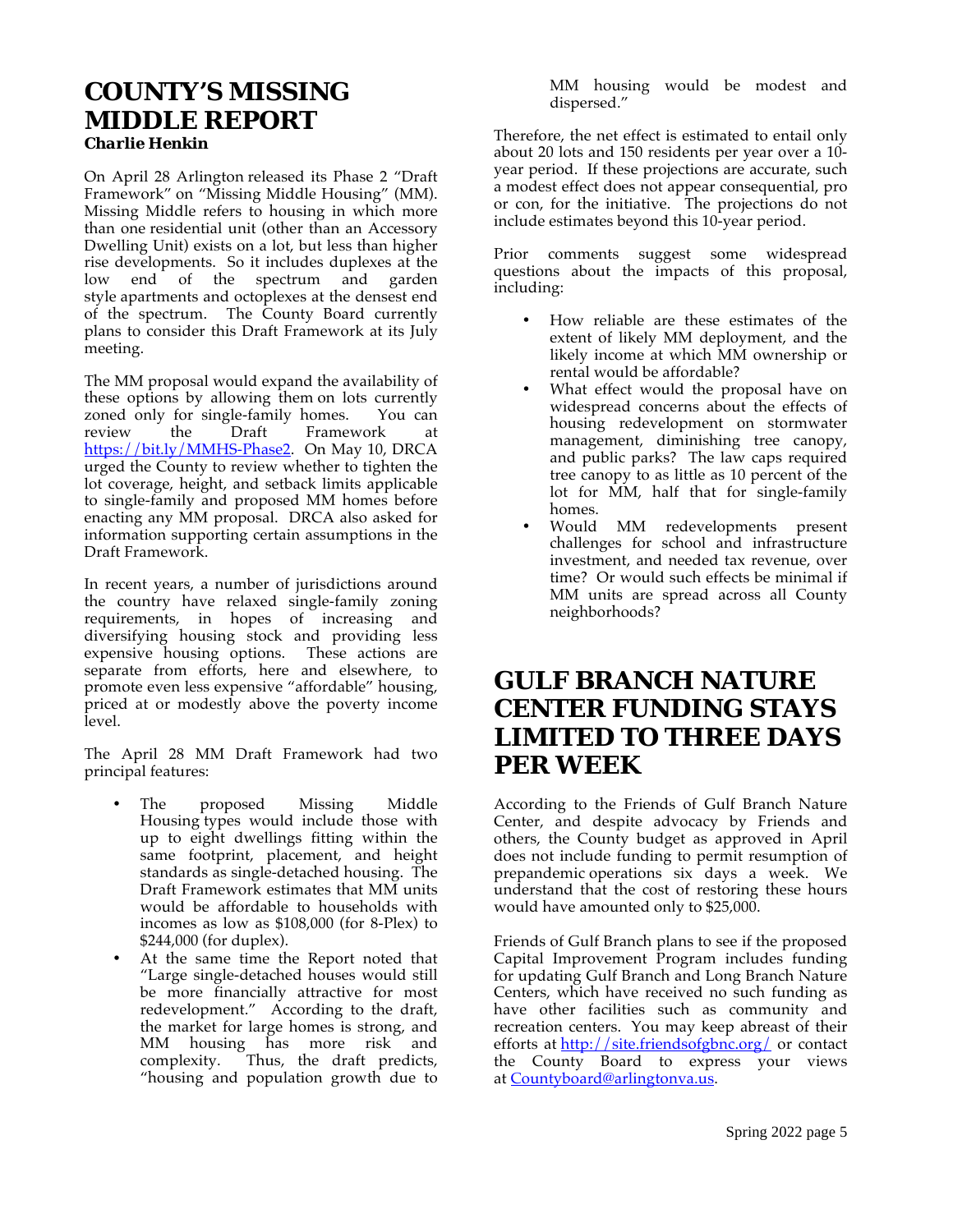# **DONALDSON RUN NEIGHBORHOOD CONSERVATION SURVEY**

*Amanda Weaver*

As previously announced, the Donaldson Run Civic Association is updating the Neighborhood Conservation Survey. This survey was last Conservation Survey. updated in 1999 and many changes have come to our neighborhood since. The DRCA Board plans to use this survey to identify and prioritize those items of importance to our membership. Additionally, the survey can be used to advocate for funding and benefits with Arlington County. Results of the 1999 survey proved useful and persuasive, resulting in neighborhood conservation funding for pedestrian safety, streetlights, and other enhancements.

This is your opportunity to share your opinion on land use and development, safety and transportation issues, commercial development, and our parks and recreation. Your assistance in updating the results of this survey to reflect current priorities and concerns is greatly appreciated.

The survey is expected to take approximately 30 minutes to complete and the deadline for submission is September 1. Only one survey should be submitted per household. The survey can be accessed using the link or QR code below. If you would prefer to complete and return a paper copy of the survey, please contact Amanda@drca.org.



**Professional Help Around the House**  *will return in our next issue. Please refer to the February newsletter for the last version of that section: https://www.drca.org/newsletters-current*

## **MARYMOUNT UNIVERSITY REVISES PROPOSAL FOR SOCCER/LACROSSE FIELD AT MULCH PILE SITE** *Bill Richardson*

As you may recall, three years ago the County's 26<sup>th</sup> Street-Old Dominion Task Force, which included members from DRCA and other<br>surrounding meighborhoods, provided neighborhoods, recommendations on future use of the current mulch pile/salt dome site. These included a proposal for an enhanced park area next to the Donaldson Run trailhead. The County has not yet acted on these recommendations, the cost of which was estimated to be \$30-40 million for the full variety of changes.

During the Task Force's study, Marymount University proposed an alternative plan for the site that would have included an NCAA-size soccer and lacrosse field on County property, financed by Marymount for use by its teams but also available for use by County residents. The Task Force overwhelmingly rejected this alternative proposal.

Late last year, Marymount submitted a revised proposal for this field to the County, in an effort to address some of the concerns raised during the Task Force review. This proposal would make use of Marymount's later \$3 million acquisition of additional property behind the site, coupled with access to the Missionhurst property, designed to provide improved and more walkable green space. It also includes a small park dedicated to public use on the Marymount property across  $26<sup>th</sup>$  Street. An initial meeting, to which Marymount invited DRCA and the Old Dominion Civic Association, identified several concerns with the revised<br>proposal. These included the size of the These included the size of the soccer/lacrosse field and facilities, the reduced space available for mulch pickup, the loss of leaf storage facilities, the availability of public access to Missionhurst already, and the diminished size and relocation of the public park sought by area residents to which the County has committed.

County staff have undertaken to include DRCA and other affected civic associations in their future discussions with Marymount about its revised plan. DRCA will continue to update its membership as events warrant.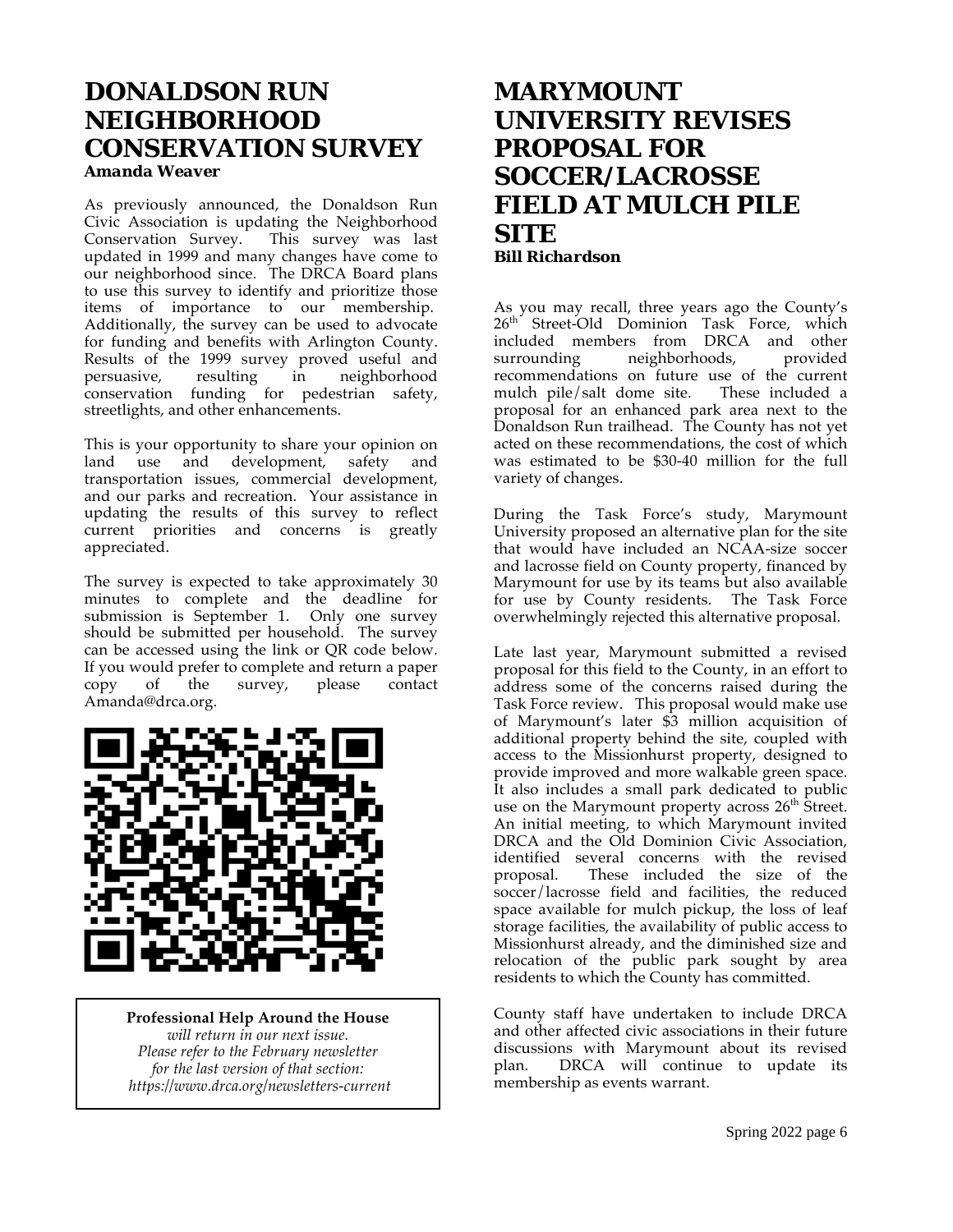| MEMBERSHIP APPLICATION FOR DONALDSON RUN CIVIC ASSOCIATION<br>Please check your mailing label on page 8 to see how many residents in your home are members and the<br>latest year for which dues have been paid. Dues cover a calendar year. Contributions are not tax<br>deductible. Note that only members whose dues have been paid 60 days in advance are allowed to vote<br>on civic association business. |                                                                                             |  |  |  |
|-----------------------------------------------------------------------------------------------------------------------------------------------------------------------------------------------------------------------------------------------------------------------------------------------------------------------------------------------------------------------------------------------------------------|---------------------------------------------------------------------------------------------|--|--|--|
| Dues: \$15 per household per calendar year. Payment for 1, 2, 3, 4, 5 years (circle one)                                                                                                                                                                                                                                                                                                                        |                                                                                             |  |  |  |
|                                                                                                                                                                                                                                                                                                                                                                                                                 |                                                                                             |  |  |  |
|                                                                                                                                                                                                                                                                                                                                                                                                                 | New resident: Yes _________ No ________ Email only copy of newsletter Yes _______ No ______ |  |  |  |
| Name(s):                                                                                                                                                                                                                                                                                                                                                                                                        |                                                                                             |  |  |  |
| Address:                                                                                                                                                                                                                                                                                                                                                                                                        |                                                                                             |  |  |  |
| Are you already on the DRCA email list?_____                                                                                                                                                                                                                                                                                                                                                                    |                                                                                             |  |  |  |
| If you are not on the DRCA listserv, we recommend that you sign up for it so that you will be notified of<br>issues in a timely way. Would you like to be added to this listserv?______                                                                                                                                                                                                                         |                                                                                             |  |  |  |
| Special Interests/Volunteer Areas/Comment                                                                                                                                                                                                                                                                                                                                                                       |                                                                                             |  |  |  |
|                                                                                                                                                                                                                                                                                                                                                                                                                 |                                                                                             |  |  |  |
| Please make check payable to Donaldson Run Civic Association.<br>Mail to: Kathy Rehill, Treasurer, 2701 N. Wakefield Street, Arlington, VA 22207                                                                                                                                                                                                                                                                |                                                                                             |  |  |  |

## **HIRE A NEIGHBOR**

Many thanks to our neighborhood teens who are available for the jobs listed below. If you, or someone you know, are interested in providing a neighborhood service, email mary@drca.org.

#### **Babysitting**

Ella Paris, 14 y.o., 571-317-4962 Sophia Cocozza, 17 y.o., 571-639-8785 Paula Margison, 18 y.o., 703-357-8528 Mackenzie Rau, 13 y.o., susannewton@yahoo.com or 703-898-7307

#### **Dog Walking & Pet Care**

Quinn Cooper, 18 y.o., 703-401-0133 TJ Hutchison, 18 y.o., 571-286-8795

## **STAYING IN TOUCH**

Did you miss the announcements about the Holiday Decorating Contest? Do you want to keep abreast of issues affecting our neighborhood in between the quarterly newsletters? Are you hoping to participate electronically in the upcoming Donaldson Run Civic Association survey to help update our Neighborhood Conservation Plan?

For more ways to stay in touch, members are encouraged to subscribe to the DRCA email distribution. It is the best way to stay up-to-date on what is going on in the neighborhood. If you would like to be added to the list, please send an email with your name and street address to: drcagroup+subscribe@groups.io